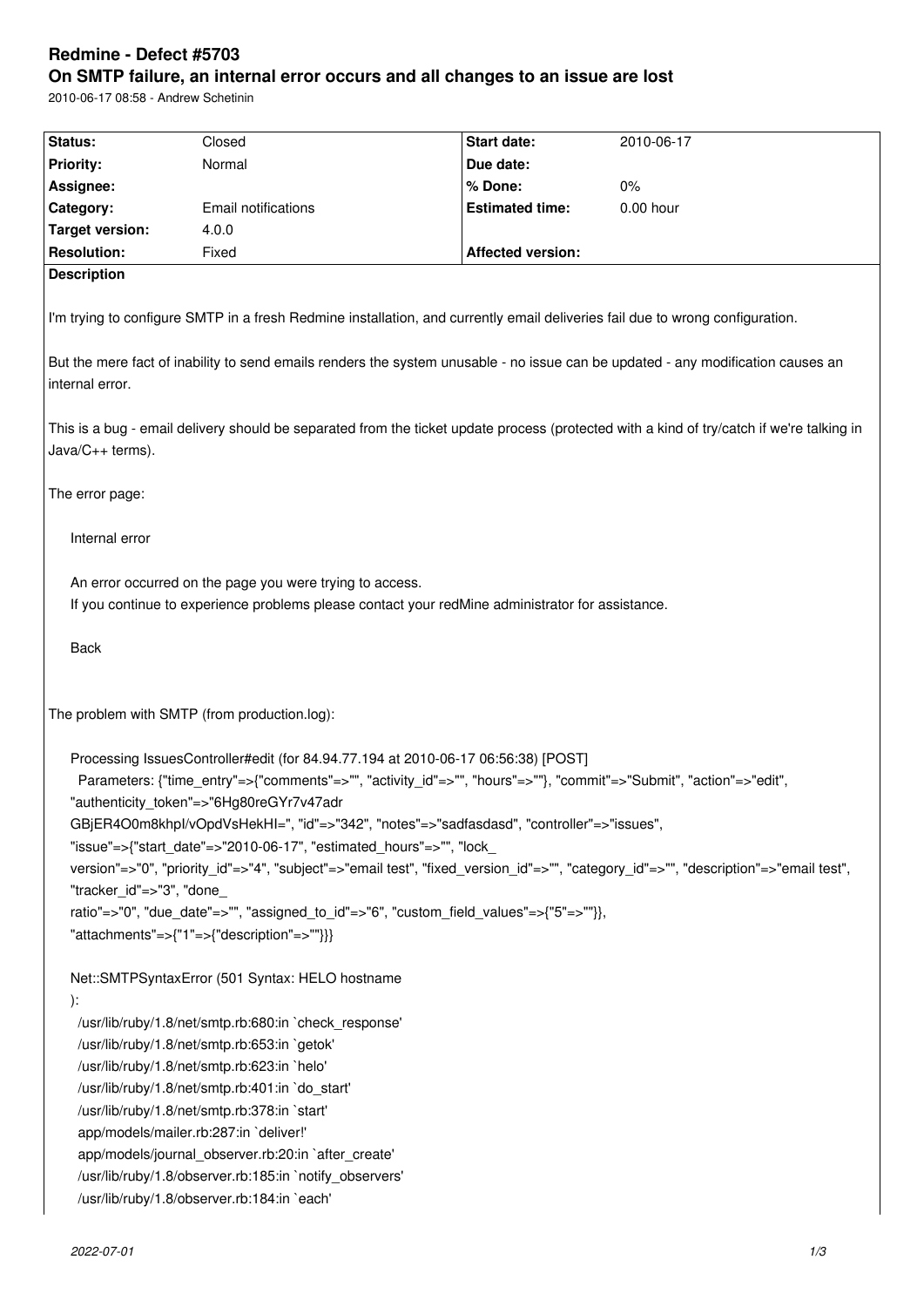/usr/lib/ruby/1.8/observer.rb:184:in `notify\_observers' app/models/journal.rb:43:in `save' app/models/issue.rb:459:in `create\_journal' app/controllers/issues\_controller.rb:196:in `edit' passenger (2.2.11) lib/phusion\_passenger/rack/request\_handler.rb:92:in `process\_request' passenger (2.2.11) lib/phusion\_passenger/abstract\_request\_handler.rb:207:in `main\_loop' passenger (2.2.11) lib/phusion\_passenger/railz/application\_spawner.rb:418:in `start\_request\_handler' passenger (2.2.11) lib/phusion\_passenger/railz/application\_spawner.rb:358:in `handle\_spawn\_application' passenger (2.2.11) lib/phusion\_passenger/utils.rb:184:in `safe\_fork' passenger (2.2.11) lib/phusion\_passenger/railz/application\_spawner.rb:354:in `handle\_spawn\_application' passenger (2.2.11) lib/phusion\_passenger/abstract\_server.rb:352:in `\_\_send\_\_' passenger (2.2.11) lib/phusion\_passenger/abstract\_server.rb:352:in `main\_loop' passenger (2.2.11) lib/phusion\_passenger/abstract\_server.rb:196:in `start\_synchronously' passenger (2.2.11) lib/phusion\_passenger/abstract\_server.rb:163:in `start' passenger (2.2.11) lib/phusion\_passenger/railz/application\_spawner.rb:213:in `start' passenger (2.2.11) lib/phusion\_passenger/spawn\_manager.rb:262:in `spawn\_rails\_application' passenger (2.2.11) lib/phusion\_passenger/abstract\_server\_collection.rb:126:in `lookup\_or\_add' passenger (2.2.11) lib/phusion\_passenger/spawn\_manager.rb:256:in `spawn\_rails\_application' passenger (2.2.11) lib/phusion\_passenger/abstract\_server\_collection.rb:80:in `synchronize' passenger (2.2.11) lib/phusion\_passenger/abstract\_server\_collection.rb:79:in `synchronize' passenger (2.2.11) lib/phusion\_passenger/spawn\_manager.rb:255:in `spawn\_rails\_application' passenger (2.2.11) lib/phusion\_passenger/spawn\_manager.rb:154:in `spawn\_application'

# **Related issues:**

| Related to Redmine - Feature # 26791: Send individual notification mails per | Closed |
|------------------------------------------------------------------------------|--------|
| Duplicated by Redmine - Defect # 13854: Unable to raise new issue            | Closed |

### **History**

# **#1 - 2010-06-17 09:00 - Andrew Schetinin**

Information

#### Redmine 0.9.4.stable (PostgreSQL)

Default administrator account changed True Attachments directory writable True Plugin assets directory writable True RMagick available (optional) True

#### **#2 - 2011-03-24 10:59 - Toshi MARUYAMA**

*- Category set to Email notifications*

# **#3 - 2017-01-12 01:34 - Go MAEDA**

*- Related to Defect #13854: Unable to raise new issue added*

#### **#4 - 2018-03-31 10:07 - Go MAEDA**

*- Related to Feature #26791: Send individual notification mails per mail recipient added*

#### **#5 - 2018-11-30 15:46 - Marius BALTEANU**

*- Status changed from New to Closed*

- *Target version set to 4.0.0*
- *Resolution set to Fixed*